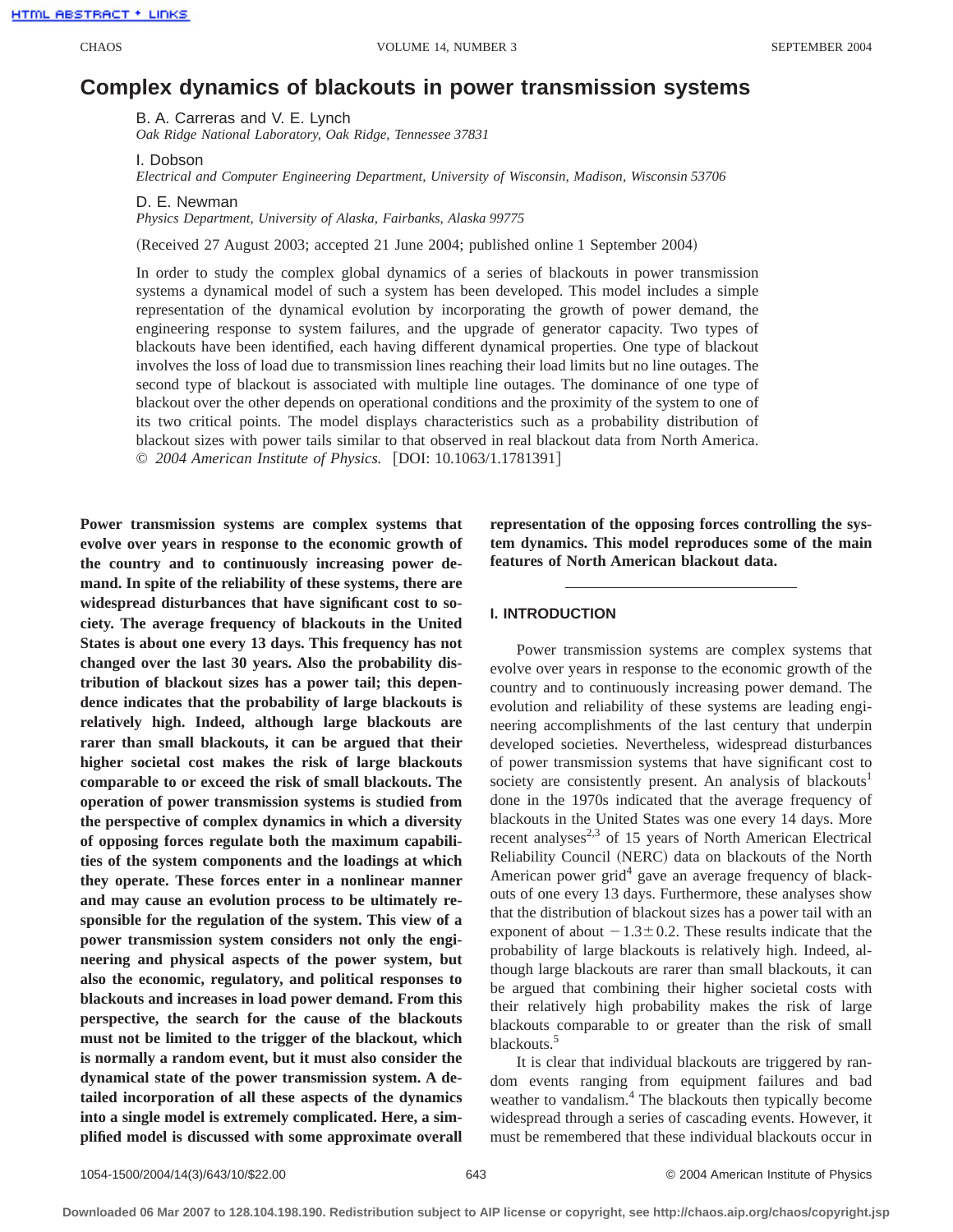a power transmission system that is itself slowly and dynamically evolving in its design, configuration, and operation. For example, the loading of system components relative to their maximum loading is a key factor governing the propagation of component failures and this loading evolves as the system components or operational policies are upgraded. The existence of a power tail in the distribution of blackouts and the long time correlations seen in the system suggests that underlying the large-scale blackouts may be a dynamically caused proximity to a critical point. It should be noted that the size of a given blackout is unrelated to the particular triggering event that initiated that blackout.

To investigate such a possibility, we propose a model for power transmission systems $6.7$  that involves not only the dynamics of the generator dispatch but also the evolution of the system under a continuous increase in demand. This model shows how the slow opposing forces of load growth and network upgrades in response to blackouts could selforganize the power system to a dynamic equilibrium. Blackouts are modeled by overloads and outages of transmission lines determined in the context of linear programming  $(LP)$ dispatch of a dc load flow model. This model shows complex dynamical behaviors and has a variety of transition points as a function of increasing power demand.<sup>8</sup> Some of these transition points have the characteristic properties of a critical transition. That is, when the power demand is close to a critical value, the probability distribution function (PDF) of the blackout size has an algebraic tail, and the system changes sharply across the critical point. Because of this, the risk of a global blackout increases sharply at the critical transition.

The fact that, on one hand, there are critical points with maximum power flow through the network and, on the other hand, there is a self-organization process that tries to maximize efficiency and minimize risk, may lead to a power transmission model governed by self-organized criticality  $(SOC)<sup>9</sup>$  Such a possibility was first explored with a simple cellular automaton model $^{10}$  that incorporates neither the circuit equations nor the type of long-term dynamics discussed above. In this paper, we study the dynamical properties of a power transmission model $6,7$  that does incorporate these two components.

There have been some other complex system approaches to modeling aspects of power system blackouts. In the most closely related work, Chen and Thorp<sup>11,12</sup> modeled power system blackouts using dc load flow and LP dispatch and represented in detail hidden failures of the protection system. They obtained the distribution of power system blackout size by rare event sampling, and studied blackout risk assessment and mitigation methods. Stubna and  $F(\text{owler}^{13})$  applied a modified "Highly Optimized Tolerance" (HOT) model to fit North American blackout data for blackout sizes measured by both power shed and customers disconnected. Using a different approach, Roy, Asavathiratham, Lesieutre, and Verghese constructed randomly generated tree networks that abstractly represent influences between idealized components.14 In that work, components can be failed or operational according to a Markov model that represents both internal component failure and repair processes and influences between components that cause failure propagation. The effects of the network degree of connectivity and intercomponent influences on the failure size and duration were studied. Similarly, Pepyne *et al.*<sup>15</sup> used a Markov model for discrete-state power system nodal components but had failures propagate along the transmission lines of a power system network with a fixed probability. DeMarco<sup>16</sup> and Parrilo *et al.*<sup>17</sup> addressed the challenging problem of determining cascading failure due to dynamic transients by using hybrid nonlinear differential equation models. DeMarco used Lyapunov methods applied to a smoothed model; Parrilo *et al.* used Karhunen–Loeve and Galerkin model reduction to address the problem.

The rest of this paper is organized as follows: In Sec. II, we introduce a dynamical model of power transmission system evolution over long time scales. Details of the power flow model and of the fast time scale dynamics are provided in the Appendix. In Sec. III, numerical results of the model are reported with an analysis of the time and space correlations introduced by the dynamics. In Sec. IV, we analyze the effect of changing the ratio of generator capacity margin to maximum load fluctuation. This ratio allows the separation of the dynamics into two different regimes. The conclusions are given in Sec. V.

#### **II. DYNAMICAL MODEL FOR POWER TRANSMISSION**

In modeling the dynamics of power transmission systems, one must consider two intrinsic time scales. There is a slow time scale, of the order of days to years, over which load power demand slowly increases. Over this time scale, the network is upgraded in engineering responses to blackouts and in providing more generator power in response to demand. As we shall see, these slow opposing forces of loadincrease and network-upgrade self-organize the system to a dynamic equilibrium. The dynamical properties of this model are the main topic of this paper. In power transmission systems, there is also a fast time scale, of the order of minutes to hours, over which power is dispatched through the network within which (depending on the conditions of the network) cascading overloads or outages may lead to a blackout.

Over the fast time scale, we solve the standard dc power flow equation for a given distribution of load demand. We use the standard LP method<sup>18–20</sup> with the usual constraints on generating power capability and transmission line limits to solve the generator power dispatch. An example of a power transmission network used in these studies is the IEEE 118 bus network<sup>21</sup> shown in Fig. 1. Details of the fast dynamics can be found in Refs. 6 and 7 and a summary description is given in the Appendix.

In any network, the network nodes (buses) are either loads  $(L)$  (black squares in Fig. 1), or generators  $(G)$ , (gray squares in Fig. 1). The power  $P_i$  injected at each node is positive for generators and negative for loads, and the maximum power injected is  $P_i^{\max}$ . The transmission line connecting nodes *i* and *j* has power flow  $F_{ij}$ , maximum power flow  $F_{ij}^{\text{max}}$ , and impedance  $z_{ij}$ . There are  $N_l$  lines and  $N_N = N_G$  $+N_L$  total nodes, where  $N_G$  is the number of generators and  $N_L$  is the number of loads.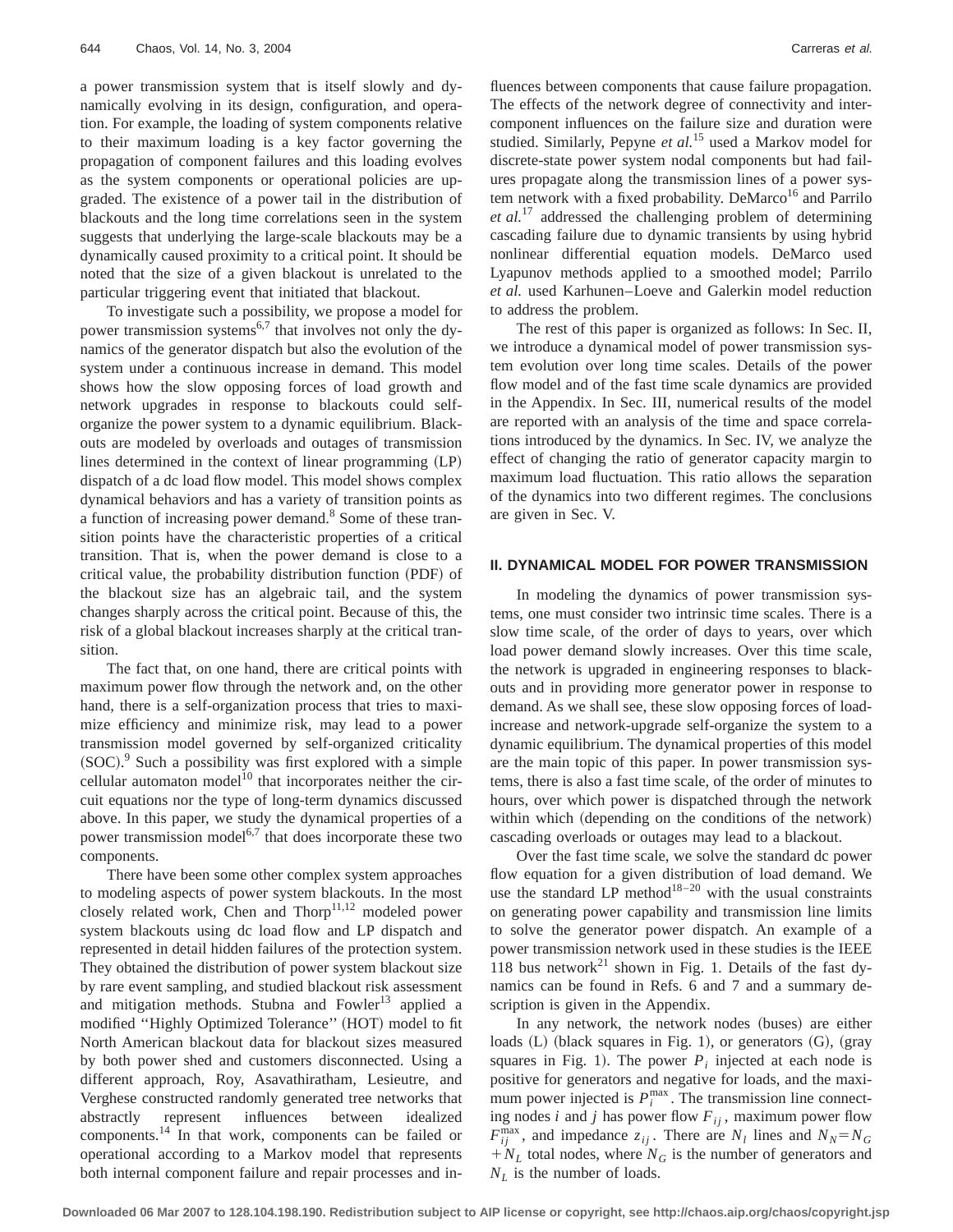

FIG. 1. Diagram of the IEEE 118 bus network. Generators are gray squares; loads are the black squares.

The slow dynamics proposed in Refs. 6 and 7 has three components:  $(1)$  the growth of the demand,  $(2)$  response to blackouts by upgrades in the grid transmission capability, and  $(3)$  response to increased demand by increasing maximum generator power. These components of the model are translated into a set of simple rules. We simplify the time scale by regarding one blackout to be possible each day at the peak loading of that day. At the beginning of the day *t*, we apply the following rules:

~1! The demand for power grows. All loads are multiplied by a fixed parameter  $\lambda$  that represents the daily rate of increase in electricity demand. On the basis of past electricity consumption in the United States, we estimate that  $\lambda$  = 1.00005. This value corresponds to a yearly rate of 1.8%,

$$
P_i(t) = \lambda P_i(t-1) \text{ for } i \in L.
$$
 (1)

To represent the daily local fluctuations in power demand, all power loads are multiplied by a random number *r*, such that  $2 - \gamma \le r \le \gamma$ , with  $1 \le \gamma \le 2$ . The power transmission grid is improved. We assume a gradual improvement in the transmission capacity of the grid in response to outages and blackouts. This improvement is implemented through an increase of  $F_{ij}^{\text{max}}$  for the lines that have overloaded during a blackout. That is,

$$
F_{ij}^{\max}(t) = \mu F_{ij}^{\max}(t-1),\tag{2}
$$

if the line *i j* overloads during a blackout. We take  $\mu$  to be a constant greater than 1 and in the present studies we have varied  $\mu$  in the range  $1.01 \leq \mu \leq 1.1$ .

It is customary for utility engineers to make prodigious efforts to avoid blackouts, and especially to avoid repeated blackouts with similar causes, which we have simplified into this one parameter  $\mu$ . In general, these responses to blackouts occur on a range of time scales longer than one day. Responses include repair of damaged equipment, more frequent maintenance, changes in operating policy away from the specific conditions causing the blackout, installing new equipment to increase system capacity, and adjusting or adding system alarms or controls. The responses reduce the probability of events in components related to the blackout, either by lowering their probabilities directly or by reducing component loading by increasing component capacity or by transferring some of the loading to other components. The responses are directed toward the components involved in causing the blackout. Thus the probability of a similar blackout occurring is reduced; at least until load growth degrades the improvements that were made. There are similar but less intense responses to unrealized threats to system security, such as near misses and simulated blackouts.

By simplifying all engineering responses into a single parameter  $\mu$  we crudely represent all these responses to a blackout. The response is modeled as happening on the next day, but the effect is eventually cancelled by the slow load increase. Because of the disparity between these two time scales, at this level of modeling it does not seem crucial to have an accurate estimate of the response time, and the one-day time scale may be reasonable.

- $(2)$  The maximum generator power is increased in response to the load demand as follows:
	- $(a)$  The increase in power is quantized. This can reflect either the upgrade of a power plant or the addition of generators. The increase is taken to be a fixed ratio to the total power. Therefore, we introduce the quantity

$$
\Delta P_a \equiv \kappa (P_T / N_G),\tag{3}
$$

where  $P_T$  is the total power demand,  $N_G$  the number of generators, and  $\kappa$  is a parameter that we have taken to be a few percent.

- (b) To be able to increase the maximum power in node *j*, the sum of the power flow limits of the lines connected to *j* should be larger than the existing generating power plus the addition at node *j*. This requirement maintains the coordination of the maximum generator power ratings with the line ratings.
- ~c! A second condition to be verified before any maximum generator power increase is that the mean generator power margin has reached a threshold value. That is, we define the mean generator power margin at a time *t* as

$$
\frac{\Delta P}{P} = \frac{\sum_{j \in G} P_j - P_0 e^{(\lambda - 1)t}}{P_0 e^{(\lambda - 1)t}},
$$
\n(4)

where  $P_0$  is the initial power load demand.

 $(d)$  Once condition  $(c)$  is verified, we choose a node at random to test condition (b). If the chosen node verifies condition (b), we increase its power by the amount given by Eq.  $(3)$ . If condition  $(b)$  is not verified, we choose another node at random and iterate. After power has been added to a node, we use Eq.  $(4)$  to recalculate the mean generator power margin and continue the process until  $\Delta P/P$  is above the prescribed quantity  $(\Delta P/P)_c$ .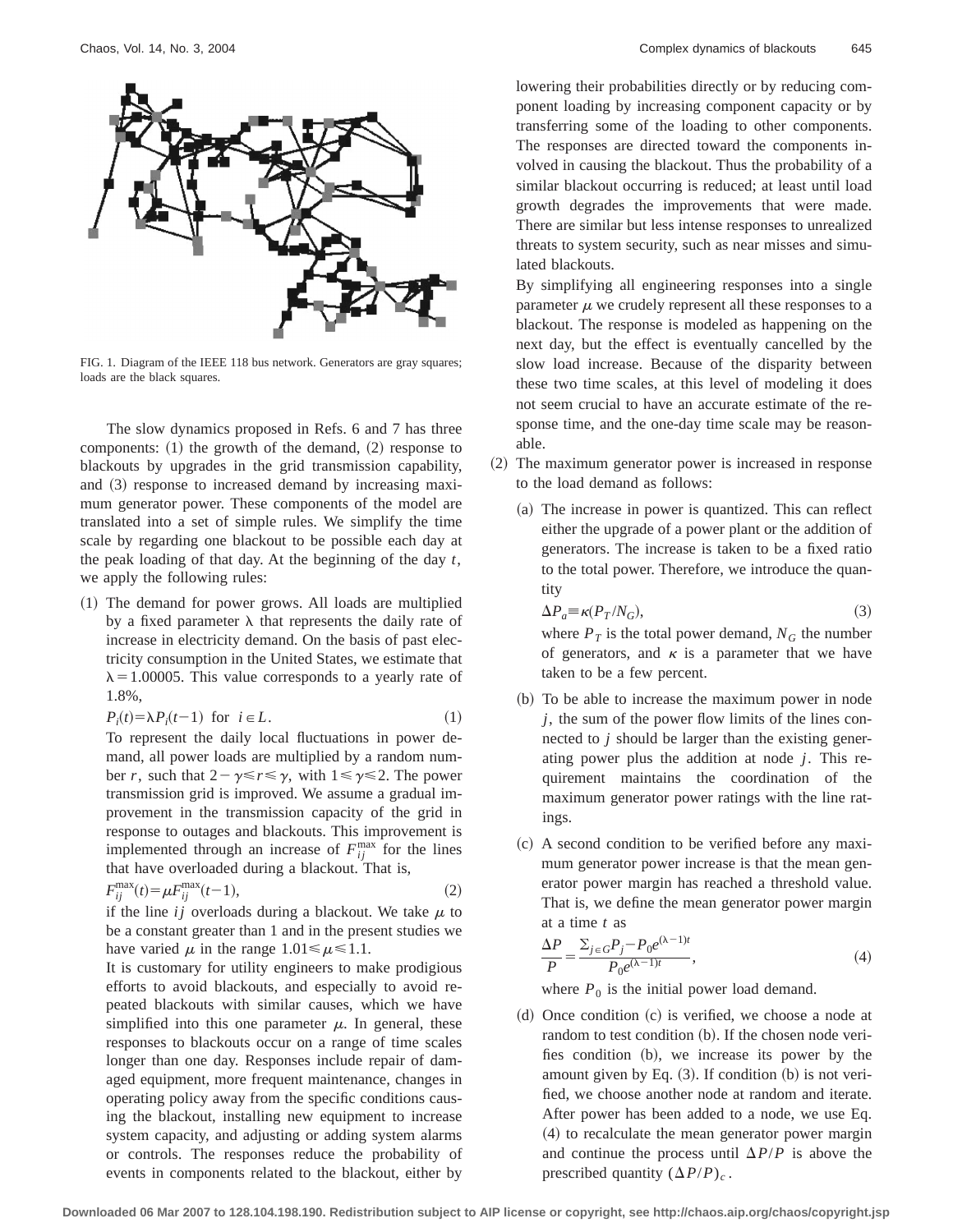(3) We also assign a probability  $p_0$  for a random outage of a line. This value represents possible failures caused by phenomena such as accidents and weather related events.

After applying these three rules to the network, we look for a solution of the power flow problem by using linear programming as described in the Appendix.

It is also possible to introduce a time delay between the detection of a limit in the generation margin and the increase in maximum generator power. This delay would represent construction time. However, the result is the same as increasing the value of  $\kappa$  in Eq. (3), which can also give an alternative interpretation for  $\kappa$ .

Five basic parameters control the dynamics of this model. One is the rate of increase in power demand,  $\lambda$ , which we keep fixed at 1.8% per year on the basis of the averaged value for the U.S. grid in the last two decades. $^{22}$  A second parameter is the improvement rate of the transmission grid,  $\mu$ . This is not an easy parameter to estimate. However, once  $\mu$  is given, there is a self-regulation process by which the system produces the number of blackouts that would stimulate the engineering response needed to meet demand. This is a necessary condition for the dynamical equilibrium of the system. The rate of increase in power demand for the overall transmission system is essentially given by  $R_D \approx (\lambda - 1)N_L$ . The system response is  $R_R \approx (\mu$  $(1)$ *f*<sub>blackout</sub> $\langle \ell_{o} \rangle N_{L}$ , where *f* blackout is the frequency of blackouts and  $\langle \ell_{\rho} \rangle$  is a weighted average of the number of lines overloaded during a blackout. Dynamical equilibrium implies that  $R_D = R_R$ . That is, the increase in demand and the corresponding increase in power supply must be matched by improvements in the transmission grid. Because those improvements are in response to real or simulated blackouts, this relation implies that  $\mu$  must be greater than  $\lambda$ ; otherwise, the system would be collapsing with constant blackouts. In the numerical calculations and for the value of the demand increase of 1.8% per year, we found that  $\mu$  must be  $>1.01$  in order to avoid this collapse regime. In the present calculations, we keep  $\mu$  in the range 1.01–1.1. In this regime, results depend weakly on  $\mu$ .

A third parameter  $\Gamma$  is a measure of the generation capacity of the power system in response to fluctuations in the power demand.  $\Gamma$  is the ratio of the reserve generator power to the maximum daily fluctuation of the power demand. The averaged power demand increases exponentially in time as  $\overline{P}_D(t) = P_0 e^{(\lambda - 1)t}$ . However, the real instantaneous demand is  $P_D(t)$ , different from the averaged power demand because of daily fluctuations. The generator power installed  $P_G(t)$  is also different from the averaged power demand. The difference  $\Delta P(t) \equiv P_G(t) - \bar{P}_D(t)$  is the generator capability margin used to cope with fluctuations in power demand. In our calculations, the generator capability margin is varying in time, but we require it to be larger than a minimum prescribed value  $\Delta P_c$ . Because the power demand is continuously increasing, it is convenient to normalize all these quantities to  $\overline{P}_D(t)$ . Thus we define  $\Gamma$  as the ratio of the normalized minimal generator capability margin  $\Delta P_c / \bar{P}_D(t)$ to the maximum fluctuation of the load demand *g*  $\equiv$ max([( $P_D(t) - \bar{P}_D(t)/\bar{P}_D(t)$ ]<sup>2</sup>)<sup>1/2</sup>,

$$
\Gamma = [\Delta P_c / \bar{P}_D] / g. \tag{5}
$$

There is a simple relation between *g* and the load fluctuation parameter  $\gamma$ . The parameter  $\Gamma$  is the main parameter varied in the calculations presented here. In the U.S., the generator power capability margin has had a wide variation over the years, but an estimated mean value<sup>22</sup> falls into the range of 15%–30%.

The fourth parameter is the probability of an outage caused by a random event  $(p_0)$ . This parameter can be used to partially control the frequency of blackouts, although the relation between them is not linear. The fifth parameter is the probability for an overloaded line to undergo an outage  $(p_1)$ . We keep this parameter in the range  $0.1 \leq p_1 \leq 1.0$ .

Since each calculation can be done for different specific network configurations, in this work we will use idealized treelike networks, which were discussed in Ref. 8, as well as more realistic networks, such as the IEEE 118 bus network depicted in Fig. 1.

The time evolution of a power transmission system represented by this model leads, after a transient, to a steadystate regime. Here ''steady state'' is defined with relation to the slow dynamics of the blackouts because the power demand is constantly increasing, as shown in Fig. 2. The time evolution in the model shows the transient period followed by steady-state evolution. This is illustrated in Fig. 2, where we have plotted the number of blackouts per 300 days as a function of time. We can see a slight increase in the average number of blackouts during the first 20 000 days. This transient period is followed by the steady state where the number of blackouts in an averaged sense is constant. The properties in the slow transient are not very different from those in the steady state. However, for statistical analysis, we use the steady-state information to avoid contamination of the statistics. The length of the transient depends on the rate of growth in power demand. In the following calculations, we evaluate the blackout statistics by ignoring the initial transients and doing the calculations for a time period of 80 000 days in a steady state. Of course, the use of these long time scale steady-state results is driven by the need for large statistical samples and it is arguable whether the real electric power grid ever actually reaches a steady state.

## **III. DYNAMICAL EVOLUTION OF THE POWER TRANSMISSION MODEL**

Looking at the time evolution of the different parameters that characterize the blackouts, one observes a noisy signal that could be mistaken for random. One could assume that this is in fact the situation because many of the blackouts are triggered by random events with probability  $p_0$ . However, that is not the case. It is instead found that there are significant space and time correlations resulting from the underlying dynamics of the power transmission model.

To investigate the time correlations in this apparently noisy system we calculate the Hurst exponent<sup>23</sup> of time series of blackout sizes. Here, we consider two measures of the size of a blackout. One is the load shed during a blackout normalized to the total power demand; the other is the number of line outages during a blackout.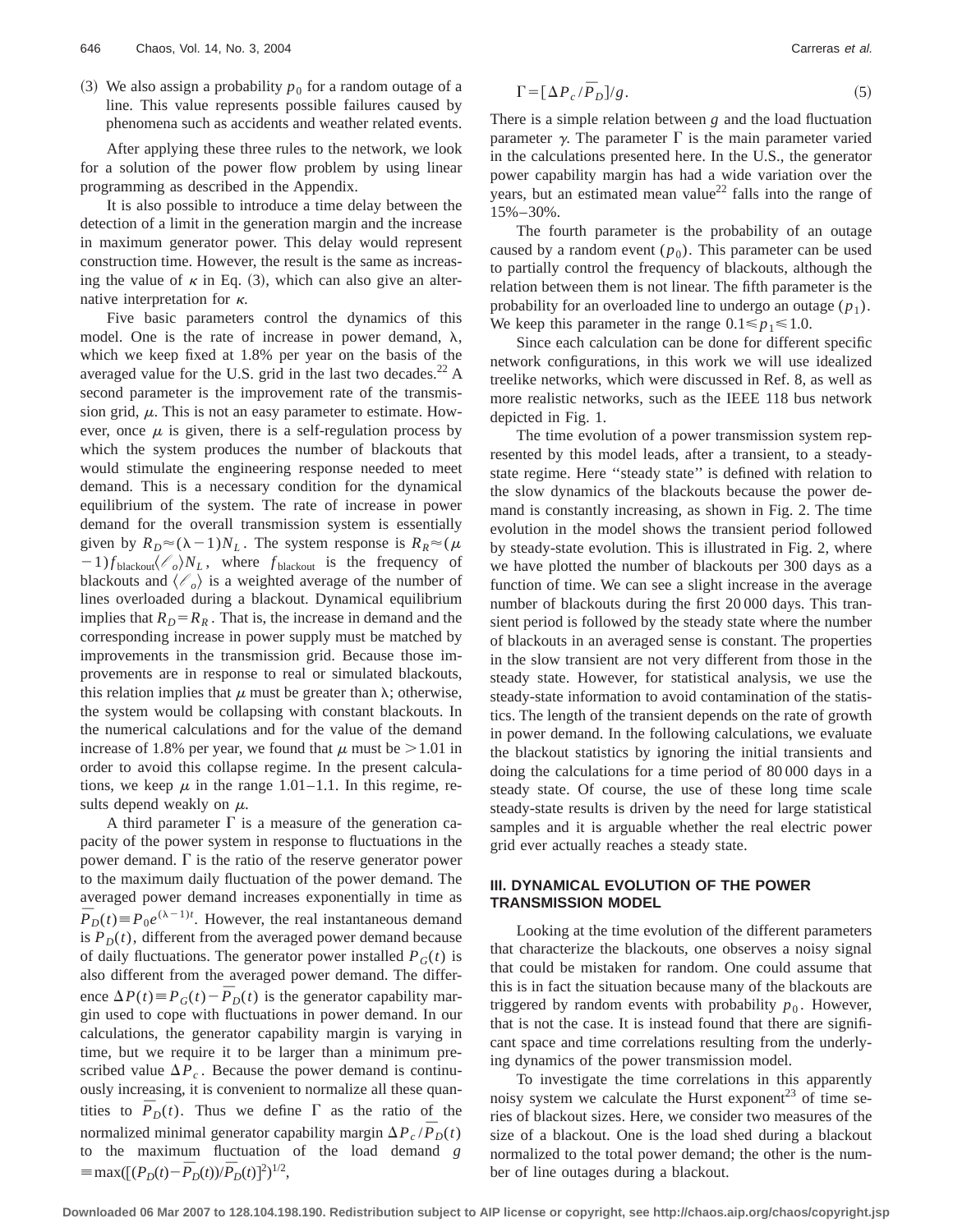

FIG. 2. (Color) Time evolution of the power served and number of blackouts per year from the model.

We use the  $R/S$  method<sup>24</sup> to calculate the Hurst exponent. An example of the result of this analysis is shown in Fig. 3. For times of the order of a few days and a few years, both series show weak persistence. They have the same Hurst exponent  $(H=0.55\pm0.02)$ . This result is close to the one obtained in the analysis<sup>2</sup> of NERC data on blackouts of



FIG. 3. (Color)  $R/S$  for the time series of normalized load shed and line outages for a 46-node tree network.



FIG. 4. (Color) The Hurst exponent *H* as a function of  $\Gamma$  for the time series of normalized load shed (a) and line outages (b). The exponent is calculated from a fit of  $R/S$  in the time range  $600 \le t \le 10^5$  for 46, 94, and 190 nodes tree networks and for the IEEE 118 bus network.

the North American power grid. $4$  In this range of time scales, the value of the exponent does not depend on the value of  $\Gamma$ . For longer times, each time series shows a different behavior. The load shed has a nearly random character with  $H=0.5$  for  $\Gamma$ <1. For  $\Gamma$ >1, the value of *H* decreases and in many cases is below 0.5. For these longer time scales, the time series of the number of line outages has a clear antipersistent character with *H* ranging from 0.2 to 0.4, depending on the network structure. In Fig. 4, the value of *H* resulting from a fit of *R*/*S*

**Downloaded 06 Mar 2007 to 128.104.198.190. Redistribution subject to AIP license or copyright, see http://chaos.aip.org/chaos/copyright.jsp**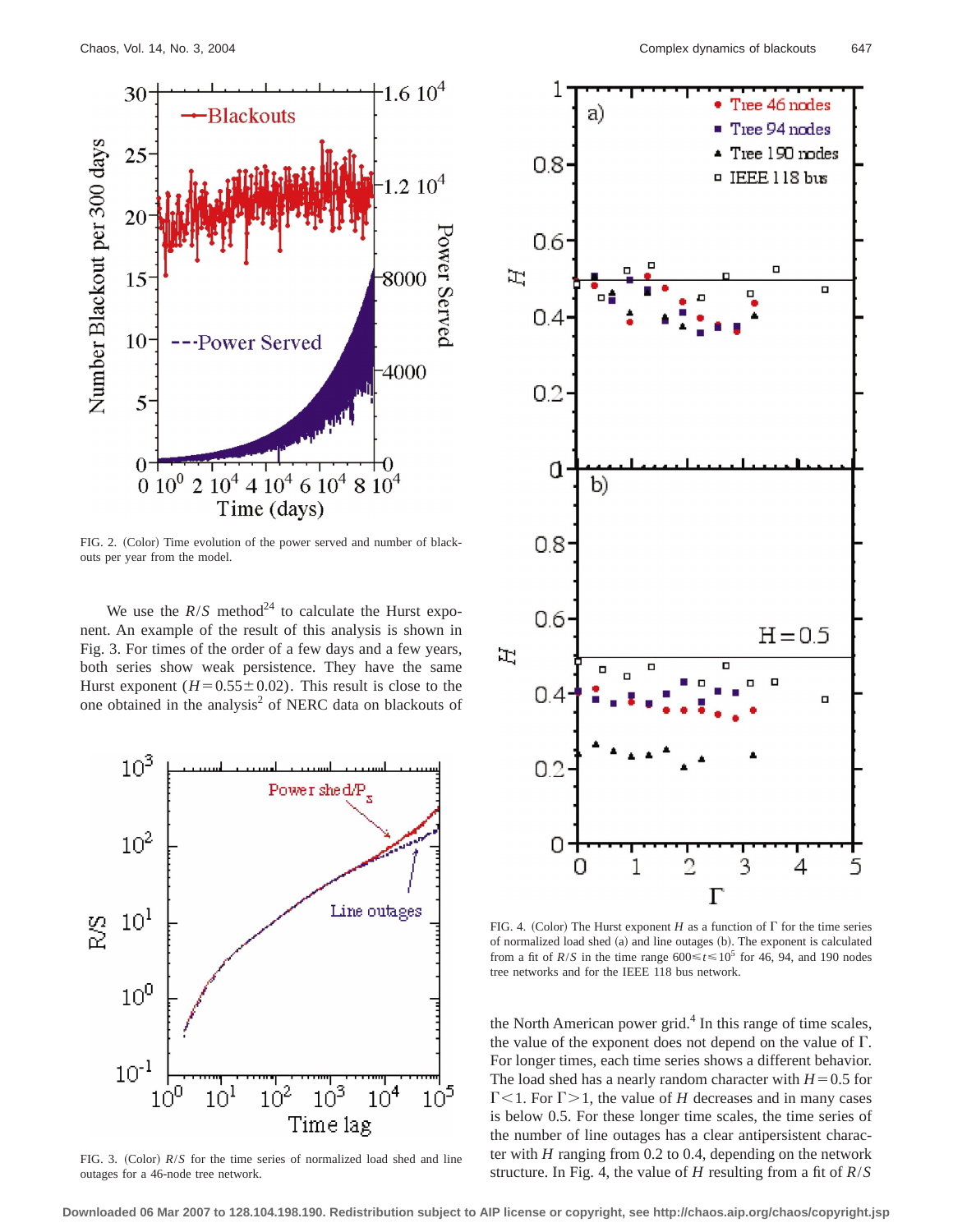in the time range  $600 \le t \le 10^5$  is given as a function of  $\Gamma$  for three of the tree networks and for the IEEE 118 bus network. Antipersistency in the time sequence of number of line outages can be expected from the model. Blackouts with a large number of line outages happen rarely, only once every few years. When they happen, there is a great deal of repair and enhancement of many transmission lines. As a consequence, blackouts with a large number of line outages become less probable after one of those events. Therefore, there is antipersistency at that time scale. In the present model, load shed does not have a direct impact on the repair and upgrade of the system. Therefore, time correlations are weak. As we will discuss in the next section, for  $\Gamma > 1$ , blackouts with large load sheds are associated with a large number of line outages. Therefore, in this  $\Gamma$  range we see some level of antipersistency due to the coupling of load shed and the number of line outages. The available data from NERC are limited to 15 years, and we therefore do not have any direct way of confirming this long-term behavior of the model in the real power system.

The time lag during which the number of line outages changes from weak persistency to antipersistency is independent of the network size but depends on the repair rate  $(\mu)$ . As  $\mu$  increases, it takes longer time lags for the change to occur. Increasing  $\mu$  causes a slight increase in *H*, but *H* remains less than 0.5.

Within this model the correlations are not limited to time correlations. The PDFs of the load shed and the number of line outages both have power-scaling regions implying spatial correlations. The correlations responsible for these power tails are the result of the system being near a critical point.

In Ref. 7, we studied the critical points of the power transmission model as the total load demand was varied. The slow dynamics described in Sec. II were not modeled. We found two types of critical points: one type was related to the limiting power flows in the transmission lines; the other type was related to the limit in the power generation. When these types of critical points are close to each other, the probability distribution of the blackout size as measured by the amount of load shed has a power law dependence for a range of values of the load shed. Away from the critical point, this power law dependence no longer exists.

When the dynamical evolution over long time scales is included and the value of  $\Gamma$  is about 1, the system naturally evolves to a situation in which these critical points are close to each other. In this situation, the PDFs of the power shed will have a region of algebraic decay. In Fig. 5, we have plotted the relative cumulative frequency calculated from the time series of the blackout data from the numerical results. The cumulative frequency has been calculated directly from these data using the rank function. In Fig. 5, the load shed is normalized to the total power demand. The calculation was done for three of the tree network configurations. These distributions are compared with those obtained from a load scan without dynamical evolution when the load value was at the critical point. We cannot distinguish between the two calculations; the relative cumulative frequencies are practically the same. The overlap between the two results indicates that the dynamical model described in Sec. II intrinsically leads to operation of the system close to the critical points. A similar result has been obtained for the IEEE 118 bus network. In Fig. 5, we have given an arbitrary shift to the relative cumulative frequencies for a given size network to better observe the three different cases.

The relative cumulative frequency plotted in Fig. 5 has three characteristic regions. They all have an exponential tail reflecting the finite size effect of the network (region III). Region II is characterized by an algebraic decay. This powerlaw-scaling region increases with the number of nodes in the network, suggesting that it is a robust feature of the system. The power decay index is practically the same for the four networks and is close to  $-0.55$ . The particular values of the decay index for each tree network are given in Table I, in which the range of the power tail region is defined as the ratio of the maximum load shed to the minimum load shed described by the power law. From the values obtained for the four networks listed in Table I, we can see that this range scales with the network size.

The functional form of the relative cumulative frequency, or at least their power-scaling region, seems to have a universal character. Therefore, we can compare the relative cumulative frequency of the normalized load shed obtained for the largest network with the relative cumulative frequency of the blackouts obtained in the analysis of the 15 years of NERC data. $4$  In Fig. 6, we have plotted the relative cumulative frequency of the NERC data together with the relative cumulative frequencies for the 382-node tree and IEEE 118 bus networks. We have normalized the blackout size to the largest blackout over the period of time considered. We can see that the present model, regardless of the network configuration, reproduces quite well the powerscaling region from the NERC data. The size of this region is shorter for the calculations. This is because the calculations are done for relatively small networks. The level of agreement between the algebraic scaling regions of the relative cumulative frequencies is remarkable and indicates that the dynamical model for series of blackouts has captured some of the main features of the NERC data.

### **IV. DYNAMICAL REGIMES**

Calculations carried out with this model show the existence of two different dynamical regimes. The first regime is characterized by the low value of  $\Gamma$  (that is, a low generator capability margin and/or large fluctuations in the power demand). In this regime, the available power is limited and has difficulties in meeting demand. Blackouts are frequent, but they affect only a limited number of loads. In this regime, there are very few line outages. In the opposite limit,  $\Gamma$  is large and the blackouts are less frequent, but they tend to involve multiple line outages when they happen. This latter regime is interesting because there are many cascading events that can cause blackouts in a large part of the network. This suggests a possible separation between regimes of few failures and regimes with cascading failures both of which are physically interesting.

Let us investigate in a quantitative way the separation between these two regimes by varying the parameter  $\Gamma$ .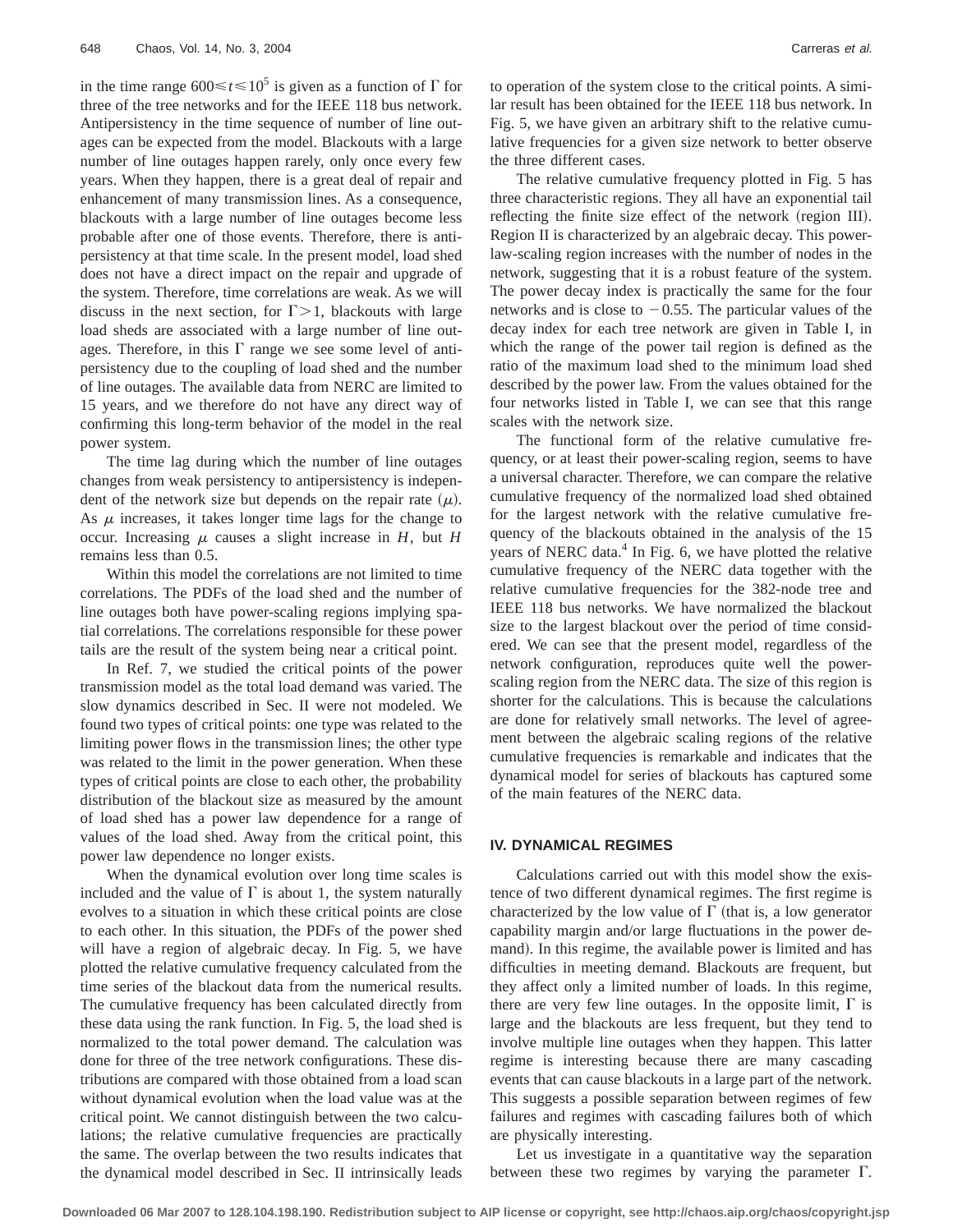

FIG. 5. (Color) Relative cumulative frequency of the load shed normalized to the total power demand for three different tree networks. The relative cumulative frequencies obtained from a load scan near the critical point are compared with the relative cumulative frequencies obtained from the dy-EIG. 6. (Color) Relative cumulative frequencies of the normalized load shed<br>namical model discussed in this paper.

Varying  $\Gamma$  is not necessarily a realistic way of modeling the transmission system but it allows us to understand some features of the dynamics of the model. For several tree networks, we have done a sequence of calculations for different values of the minimal generator power margin  $(\Delta P/P)_c$  at a constant *g*. We have changed this margin from 0 to 100%. For each value of this parameter, we have carried out the calculations for more than 100 000 days in a steady state regime. One way of looking at the change of characteristic properties of the blackouts with  $\Gamma$  is by plotting the power delivered and the averaged number of line outages per blackout. For a 94-node tree network, these plots are shown in Fig. 7. We can see that at low and high values of  $\Gamma$ , the power served is low. In the first case, because of the limited generator power, the system cannot deliver enough power when there is a relatively large fluctuation in load demand. At high  $\Gamma$ , the power served is low because the number of line outages per blackout is large.

Looking at averaged quantities is not a good way of identifying the demarcation between single failures and cascading events. To have a better sense of this demarcation, we have calculated the PDF of the number of line outages per blackout. In Fig. 8, we have plotted these PDFs for different values of  $\Gamma$ . The calculation was done for a 94-node tree network. We can see that at very low  $\Gamma$  there is a clear peak at 4 outages per blackout with very low probability for blackouts with more than 10 outages per blackout. As  $\Gamma$  in-

TABLE I. Power law exponent of the PDF of the normalized power shed.

| Number of nodes | PDF decay index | Range of power tail |
|-----------------|-----------------|---------------------|
| 46              | $-0.56$         |                     |
| 94              | $-0.51$         | 8                   |
| 190             | $-0.55$         | 13                  |
| 382             | $-0.58$         | 31                  |



for the 382-node tree, the IEEE 118 bus networks, and the North American blackouts in 15 years of NERC data normalized to the largest blackout.

creases, a second peak at about 17 outages emerges and the height of the peak increases with  $\Gamma$ . At the highest  $\Gamma$  value, this second peak is comparable to the peak at low number outages per blackout. In Fig. 9, we have plotted the ratio of the frequency of blackouts with more than 15 outages to the mean frequency of blackouts. We can see that for  $\Gamma > 1$ , this ratio reaches 0.007. This gives a measure of the frequency of what we can consider large-scale blackouts (more than 16%



FIG. 7. (Color) Averaged power delivered and number of line outages per blackout for the 94-node tree network as a function of  $\Gamma$ 

**Downloaded 06 Mar 2007 to 128.104.198.190. Redistribution subject to AIP license or copyright, see http://chaos.aip.org/chaos/copyright.jsp**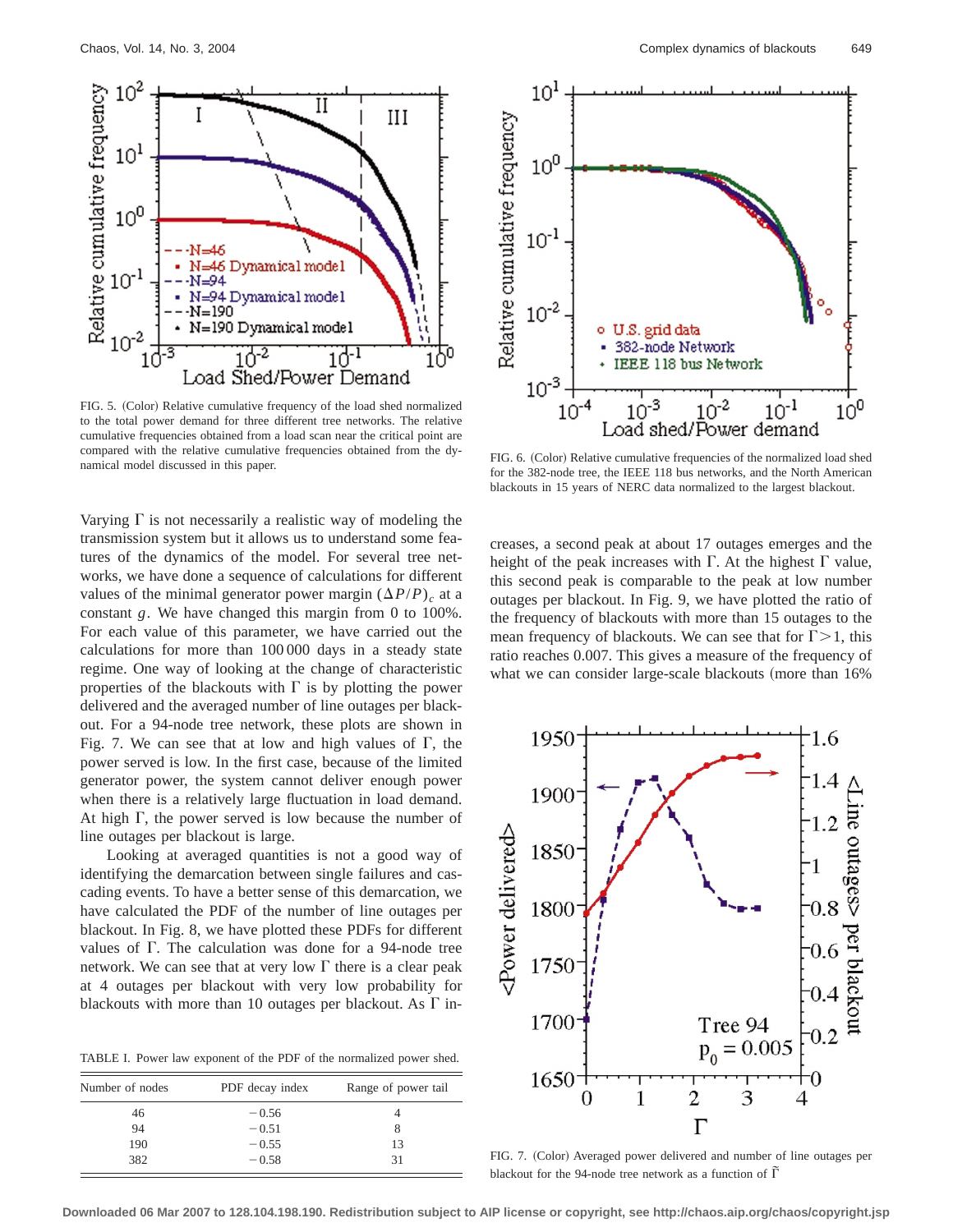

FIG. 8. (Color) PDF of the number of outages per blackout for the 94-node tree network for different values of  $\Gamma$ .

of the whole grid). We can apply this result to the U.S. grid, taking into account that the average frequency of blackouts is one every 13 days. In the low- $\Gamma$  regime, the ratio is about 0.001; this would imply that a large scale blackout is likely every 35 years. In the high- $\Gamma$  regime, the ratio goes up to 0.007; this implies a frequency of one large-scale blackout every 5 years.



FIG. 9. (Color online) Ratio of the frequency of blackouts with more than 15 outages to the frequency of blackouts for the 94-node tree network as a function of  $\Gamma$ .

#### **V. CONCLUSIONS**

The simple mechanisms introduced into the power transmission model and representing the economical and engineering responses to increasing power demands are sufficient to introduce a complex behavior in the power system. The results of the complex dynamics, time correlations, and PDFs of blackout sizes are consistent with the available data on blackouts of the North American electrical grid.

This model suggests that the real cause of the blackouts in the electric power system should not be identified just with the immediate random events that trigger them; instead, the real underlying cause is at a deeper level in the long-term forces that drive the evolution of the power system.

An important parameter in the system,  $\Gamma$ , is the ratio of the generator margin capability to the maximum daily fluctuation of the loads. This is a surrogate for the systems ability to absorb fluctuations. We do not yet have an economic model for the time evolution of  $\Gamma$  which would be the next level of self-consistent evolution for the system. This parameter allows us to classify the dynamics of the model into two regimes. At low  $\Gamma$ , blackouts and brownouts are frequent, and a typical blackout is characterized by very few line outages. For  $\Gamma > 1$ , blackouts are less frequent, but large cascading events involving many line outages are possible.

The dynamical behavior of this model has important implications for power system planning and operation and for the mitigation of blackout risk. The present model has some of the characteristic properties of a SOC system, although one cannot unequivocally prove that is strictly the case. The success of mitigation efforts in complex systems is strongly influenced by the dynamics of the system. One can understand the complex dynamics as including opposing forces that drive the system to a ''dynamic equilibrium'' near criticality in which disruptions of all sizes occur. Power tails are a characteristic feature of this dynamic equilibrium. Unless the mitigation efforts alter the self-organizing dynamical forces driving the system, the system may be pushed toward criticality. To alter those forces with mitigation efforts may be quite difficult because the forces are an intrinsic part of our society and therefore the power system. Therefore, we expect that feasible mitigation efforts can move the system to a new dynamic equilibrium which will remain near criticality and preserve the power tails. $<sup>5</sup>$  Thus, while the absolute fre-</sup> quency of disruptions of all sizes may be reduced, the underlying forces can still cause the relative frequency of large blackouts to small blackouts to remain the same.

### **ACKNOWLEDGMENTS**

I.D. and D.E.N. gratefully acknowledge support in part from NSF Grants Nos. ECS-0216053 and ECS-0214369. I.D. and B.A.C. gratefully acknowledge coordination of part of this work by the Consortium for Electric Reliability Technology Solutions and funding in part by the Assistant Secretary for Energy Efficiency and Renewable Energy, Office of Power Technologies, Transmission Reliability Program of the U.S. Department ofEnergy under Contract No. 9908935 and Interagency Agreement No. DE-A1099EE35075 with the National Science Foundation. Part of this research has

**Downloaded 06 Mar 2007 to 128.104.198.190. Redistribution subject to AIP license or copyright, see http://chaos.aip.org/chaos/copyright.jsp**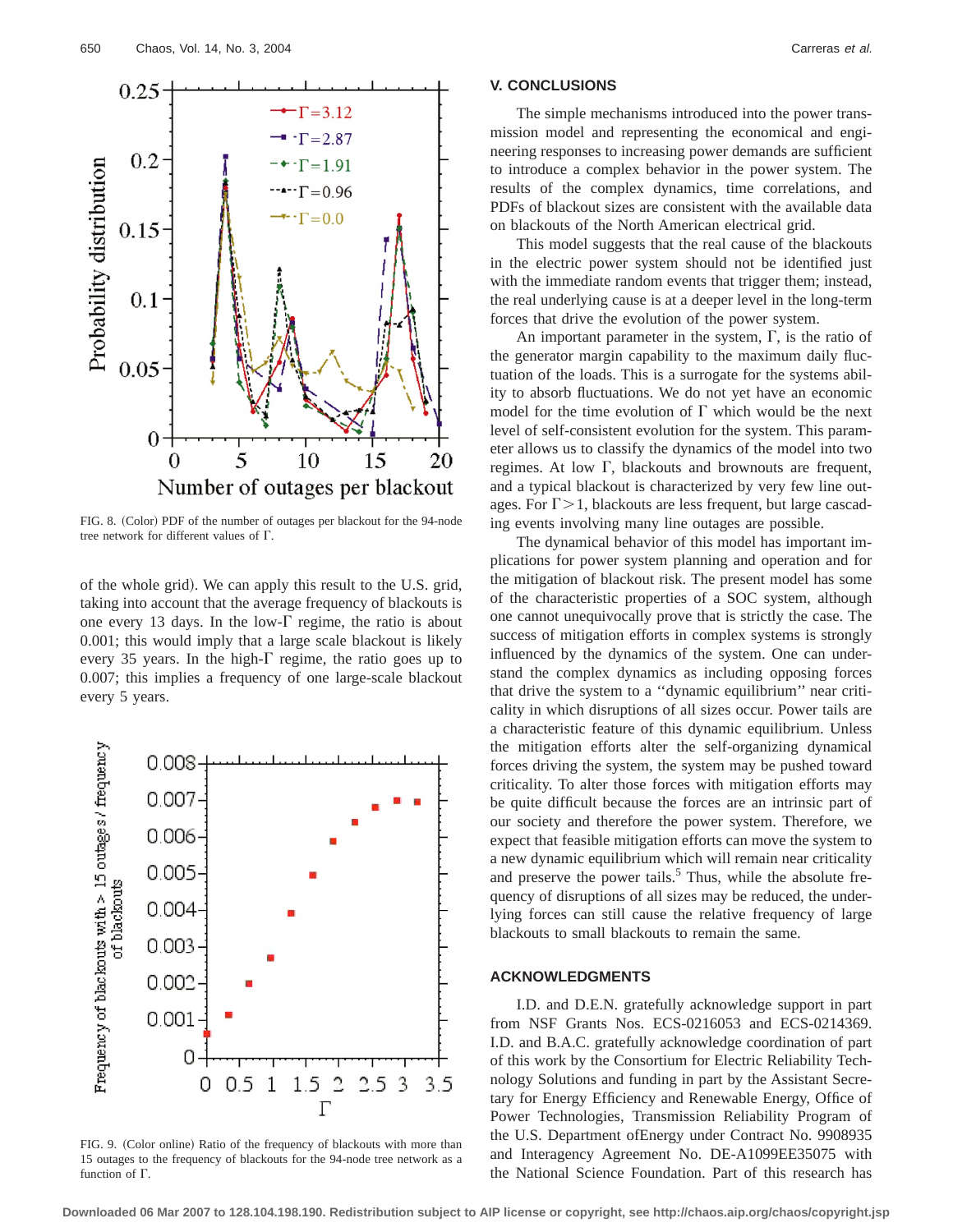been carried out at Oak Ridge National Laboratory, managed by UT-Battelle, LLC, for the U.S. Department of Energy under Contract No. DE-AC05-00OR22725.

#### **APPENDIX**

The blackout model is based on the standard dc power flow equation,

$$
F = AP, \tag{A1}
$$

where  $F$  is a vector whose  $N_L$  components are the power flows through the lines,  $F_{ij}$ ,  $P$  is a vector whose  $N_N-1$ components are the power of each node,  $P_i$ , with the exception of the reference generator,  $P_0$ , and  $A$  is a constant matrix. The reference generator power is not included in the vector *P* to avoid singularity of *A* as a consequence of the overall power balance.

The input power demands are either specified deterministically or as an average value plus some random fluctuation around the average value. The random fluctuation is applied to either each load or to ''regional'' groups of load nodes.

The generator power dispatch is solved using standard LP methods. Using the input power demand, we solve the power flow equations, Eq.  $(A1)$ , with the condition of minimizing the following cost function:

$$
\text{Cost} = \sum_{i \in G} P_i(t) - W \sum_{j \in L} P_j(t). \tag{A2}
$$

We assume that all generators run at the same cost and that all loads have the same priority to be served. However, we set up a high price for load shed by setting *W* at 100. This minimization is done with the following constraints:

- $(1)$  Generator power  $0 \leq P_i \leq P_i^{\max}$   $i \in G$ ,
- (2) Load power  $P_i \le 0$   $j \in L$ ,
- (3) Power flows  $|F_{ij}| \leq F_{ij}^{\text{max}}$ ,
- (4) Power balance  $\Sigma_{i \in G \cup L} P_i = 0$ .

This linear programming problem is numerically solved by using the simplex method as implemented in Ref. 25. The assumption of uniform cost and load priority can of course be relaxed, but changes to the underlying dynamics are not likely from this.

In solving the power dispatch problem for low-load power demands, the initial conditions are chosen in such a way that a feasible solution of the linear programming problem exists. That is, the initial conditions yield a solution without line overloads and without power shed. Increases in the average load powers and random load fluctuations can cause a solution of the linear programming with line overloads or requiring load power to be shed. At this point, a cascading event may be triggered.

A cascading overload may start if one or more lines are overloaded in the solution of the linear programming problem. We consider a line to be overloaded if the power flow through it is within 1% of  $F_{ij}^{\text{max}}$ . At this point, we assume that there is a probability  $p_1$  that an overloaded line will cause a line outage. If an overloaded line experiences an

outage, we reduce its corresponding  $F_{ij}^{\text{max}}$  by a large amount (making it effectively zero) to simulate the outage, and calculate a new solution. This process can require multiple iterations and continues until a solution is found with no more outages.

This fast dynamics model does not attempt to capture the intricate details of particular blackouts, which may have a large variety of complicated interacting processes also involving, for example, protection systems, and dynamics and human factors. However, the fast dynamics model does represent cascading overloads and outages that are consistent with some basic network and operational constraints.

- <sup>2</sup>B. A. Carreras, D. E. Newman, I. Dobson, and A. B. Poole, "Evidence for self-organized criticality in electric power system blackouts" (to be published).
- <sup>3</sup> J. Chen, J. S. Thorp, and M. Parashar, "Analysis of electric power disturbance data,'' 34th Hawaii International Conference on System Sciences, Maui, Hawaii, January 2001.
- <sup>4</sup> Information on electric systems disturbances in North America can be downloaded from the NERC website at http://www.nerc.com/dawg/ database.html.
- <sup>5</sup>B. A. Carreras, V. Lynch, I. Dobson, and D. E. Newman, "Blackout mitigation assessment in power transmission systems,'' 36th Hawaii International Conference on System Sciences, Hawaii, January 2003. Available from IEEE at http://ieeexplore.ieee.org.
- <sup>6</sup> I. Dobson, B. A. Carreras, V. Lynch, and D. E. Newman, "An initial model for complex dynamics in electric power system blackouts,'' 34th Hawaii International Conference on System Sciences, Maui, Hawaii, January 2001. Available from IEEE at http://ieeexplore.ieee.org.
- ${}^{7}$ B. A. Carreras, D. E. Newman, I. Dobson, and A. B. Poole, "Modeling blackout dynamics in power transmission networks with simple structure,'' 34th Hawaii International Conference on System Sciences, Maui, Hawaii, January 2001. Available from IEEE at http://ieeexplore.ieee.org. 8B. A. Carreras, V. Lynch, I. Dobson, and D. E. Newman, Chaos **12**, 985  $(2002).$
- <sup>9</sup>P. Bak, C. Tang, and K. Wiesenfeld, Phys. Rev. Lett. 59, 381 (1987).
- 10M. L. Sachtjen, B. A. Carreras, and V. E. Lynch, Phys. Rev. E **61**, 4877  $(2000)$
- <sup>11</sup> J. Chen and J. S. Thorp, "A reliability study of transmission system protection via a hidden failure DC load flow model,'' IEEE Fifth International Conference on Power System Management and Control, 17–19 April 2002, pp. 384–389.
- <sup>12</sup> J. Chen, J. S. Thorp, and I. Dobson, "Cascading dynamics and mitigation assessment in power system disturbances via a hidden failure model,'' preprint (to be published).
- 13M. D. Stubna and J. Fowler, Int. J. Bifurcation Chaos Appl. Sci. Eng. **13**, 237 (2003).
- 14S. Roy, C. Asavathiratham, B. C. Lesieutre, and G. C. Verghese, ''Network models: Growth, dynamics, and failure,'' in Proceedings of the 34th Annual Hawaii International Conference on System Sciences, 3–6 January 2001, pp. 728–737.
- 15D. L. Pepyne, C. G. Panayiotou, C. G. Cassandras, and Y.-C. Ho, ''Vulnerability assessment and allocation of protection resources in power systems,'' in Proceedings of the American Control Conference, Vol. 6, 25–27 June 2001, pp. 4705–4710.
- <sup>16</sup>C. L. DeMarco, "A phase transition model for cascading network failure," IEEE Control Syst. Mag. 21, 40-51 (2001).
- 17P. A. Parrilo, S. Lall, F. Paganini, G. C. Verghese, B. C. Lesieutre, and J. E. Marsden, ''Model reduction for analysis of cascading failures in power systems,'' in Proceedings of the 1999 American Control Conference, Vol. 6, 2–4 June 1999, pp. 4208–4212.
- 18B. Stott and E. Hobson, IEEE Trans. Power Appar. Syst. **PAS-97**, 1713  $(1978).$
- 19B. Stott and E. Hobson, IEEE Trans. Power Appar. Syst. **PAS-97**, 1721  $(1978).$
- 20B. Stott and J. L. Marinho, IEEE Trans. Power Appar. Syst. **PAS-97**, 837  $(1979).$

 $1$  D. N. Ewart, IEEE Spectrum **15**, 36  $(1978)$ .